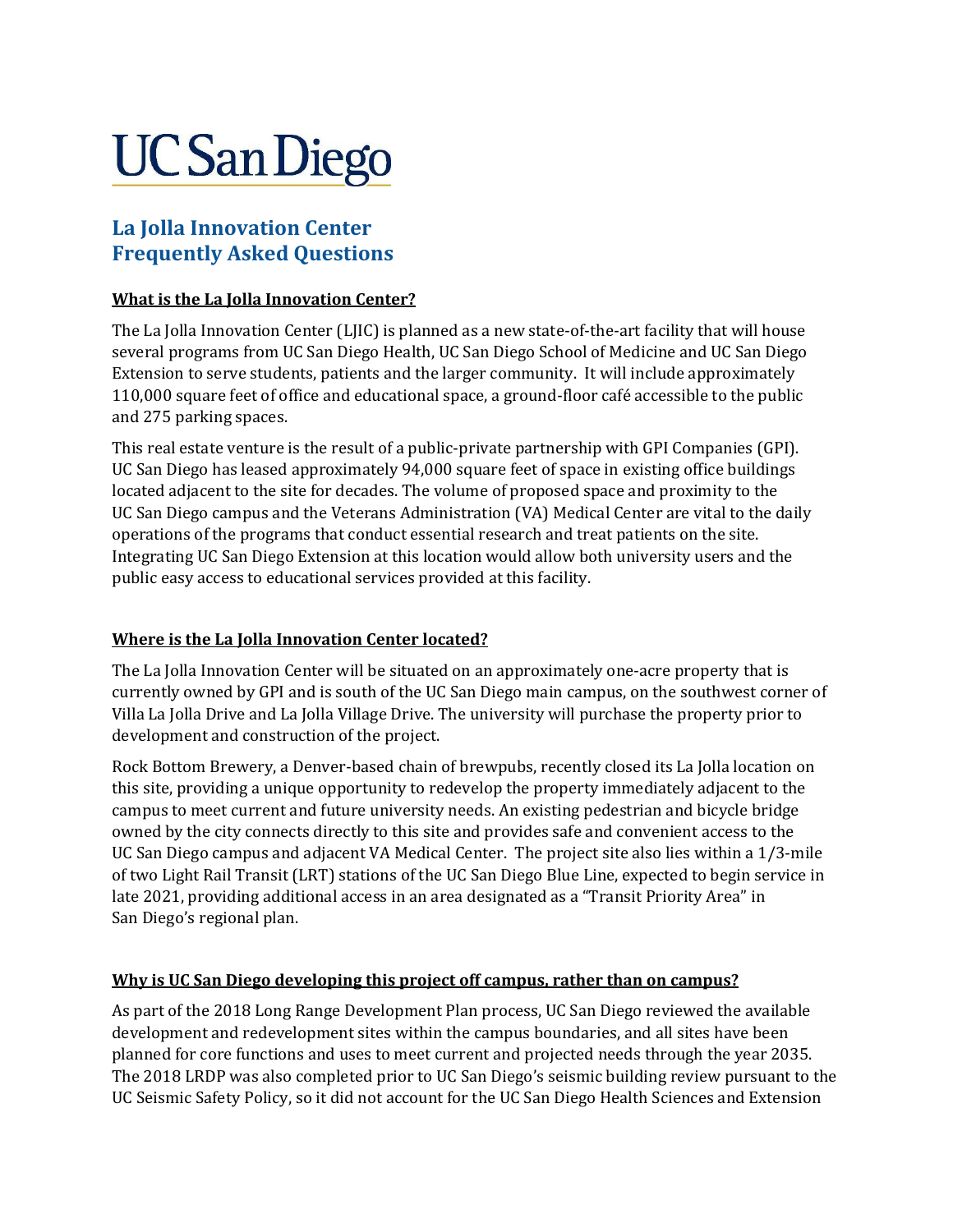uses that have since been required to be relocated by the policy. The La Jolla Innovation Center would provide a building for UC San Diego Health Sciences and Extension programs that complies with the UC Seismic Safety Policy without displacing a planned future use by the 2018 LRDP.

In addition, staff from the VA Medical Center and a variety of UC San Diego departments currently occupy off-campus office space in the same commercial center, including Family and Preventive Medicine, Institute of Engineering in Medicine, Psychiatry, Neurosciences and UC San Diego Extension. Although not on campus, the location's immediate proximity and adjacency to campus and the medical area is vital to programs that conduct essential research, treat patients and provide educational services on the site.

#### **Why do the current university departments leasing space on the site need to move into a new building?**

It was determined in January 2020 that the existing buildings being leased for these groups were non-compliant with UC Seismic Safety Policy, and therefore renewal of long-term leases is not feasible for UC occupants. The UC Office of the President is only permitting a short-term extension to provide sufficient time for relocation of the UC San Diego campus departments that currently occupy space in leased facilities. The new building's design will provide university departments with a significantly more efficient use of space that allows for consolidation of uses.

#### **Could GPI and UC San Diego seismically retrofit the existing GPI buildings?**

The estimated cost to retrofit the existing buildings is approximately \$36 million, a financially infeasible investment for GPI to make in buildings more than 40 years old. The retrofit would also likely be quite invasive and require disruptions and displacements of the current buildings' tenants that could require UC tenants to relocate to an alternate location while potential work and seismic retrofits are performed.

#### **How will this project be financed?**

This project is being developed as a public-private partnership between the university and GPI. The land will be owned by the UC Regents and GPI will remain responsible for designing, financing, constructing, owning and operating the new approximately 110,000 GSF, five-story Class 'A' office building with four levels of on-site structured parking pursuant to a long-term ground lease with the UC Regents.

#### **Will UC San Diego occupy the entire building?**

The university would occupy the entirety of the proposed office and educational space. The project also includes a separate retail space that would be occupied by a ground level café open to the public (non-university tenant).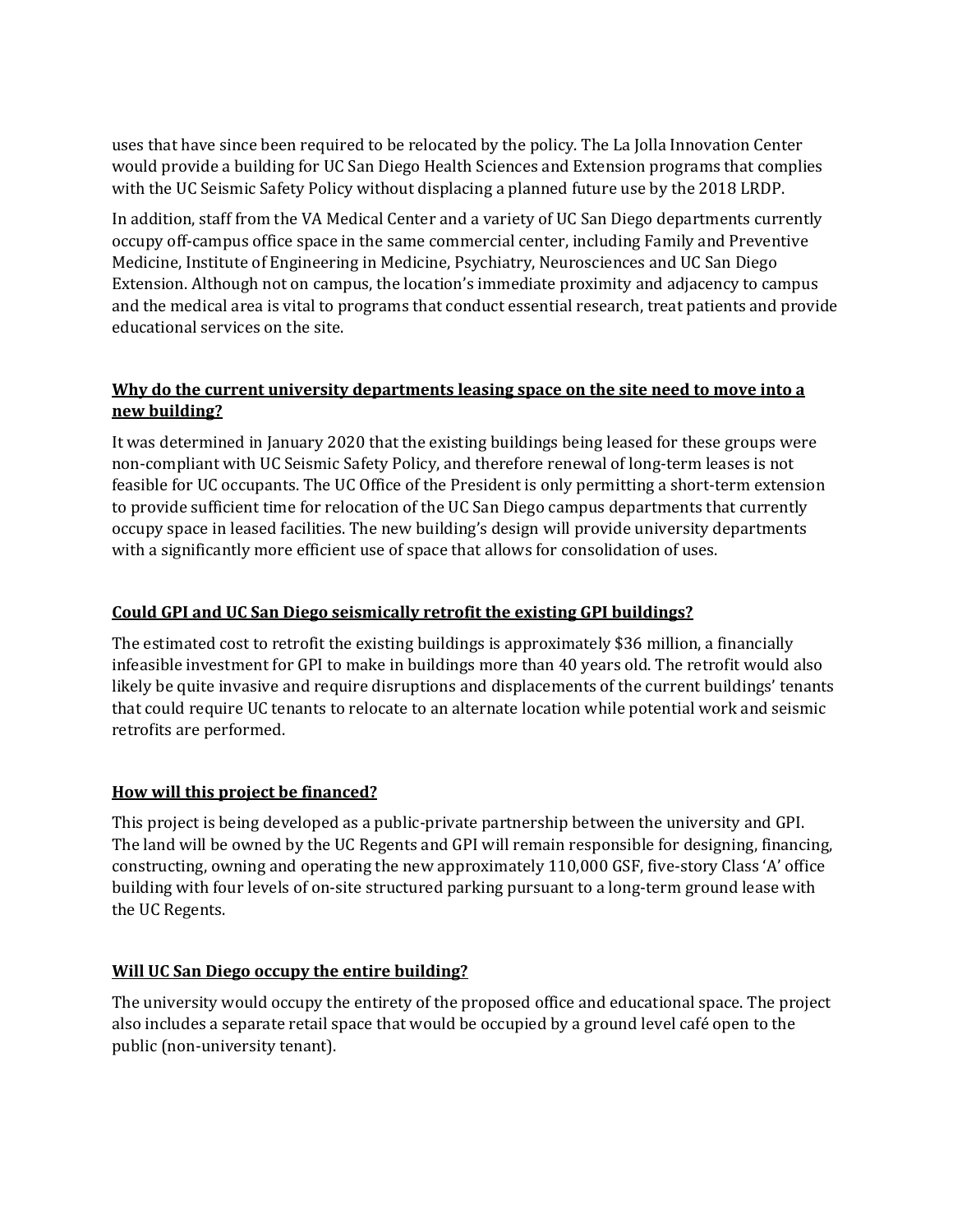#### **What is the project schedule?**

The project is currently in the environmental process, with the Draft Environmental Impact Report (EIR) anticipated to be released in early February for a 45-day public review period. Demolition, grading and excavation, site improvements and building construction are anticipated to begin in mid-2021, shortly after all applicable approvals and permits are obtained from the required permitting agencies and approval bodies and the property is transferred to UC ownership.

#### **What are the benefits of this project to the community?**

The research that will be conducted on the site is related to children's health, understanding cognitive impairment in seniors, smoking cessation and refugee health and support.

The site also offers programs for veterans with support from the VA, and continuing education for the San Diego community through UC San Diego Extension programs that will be easily accessible to the public.

Patients in the community also benefit from access to public transportation as well as convenient drop off and pick up locations and parking. UC San Diego staff and students that live, study and work on campus can walk or bike to the services provided on the site.

The La Jolla Innovation Center will include a pedestrian-oriented, ground-floor café accessible to members of the public. The building's design is oriented toward efficiency, energy conservation and aesthetic appeal, with attractive landscaping.

# **How will you be evaluating impacts of the project? What opportunities will the public have to review your findings and provide feedback?**

An Environmental Impact Report (EIR) is being prepared pursuant to the California Environmental Quality Act (CEQA). The EIR process was initiated in November 2020 with a 30-day public scoping period, during which UC San Diego solicited input from interested parties and other agencies on the scope and contents of the EIR via email and mail. A public virtual meeting was held on December 7, 2020 to discuss the project and solicit feedback.

A Draft EIR is currently under preparation and will be released for a 45-day public review period in early February with a virtual public hearing to be held in late February. More details will be available at https://blink.ucsd.edu/facilities/real-estate/ljic.html.

#### **What is the project approval process?**

The Regents of the University of California is the "lead agency" and will have the principal responsibility for considering and approving the proposed project. The Regents will review the project, including the sale, deed and lease terms, building design and analysis presented in the EIR, prior to issuing design and environmental approval. Regents meetings are open to members of the public to attend and provide comments. It is anticipated that the project's design, environmental compliance with CEQA, and lease terms will be presented to the UC Regents for approval in mid-2021.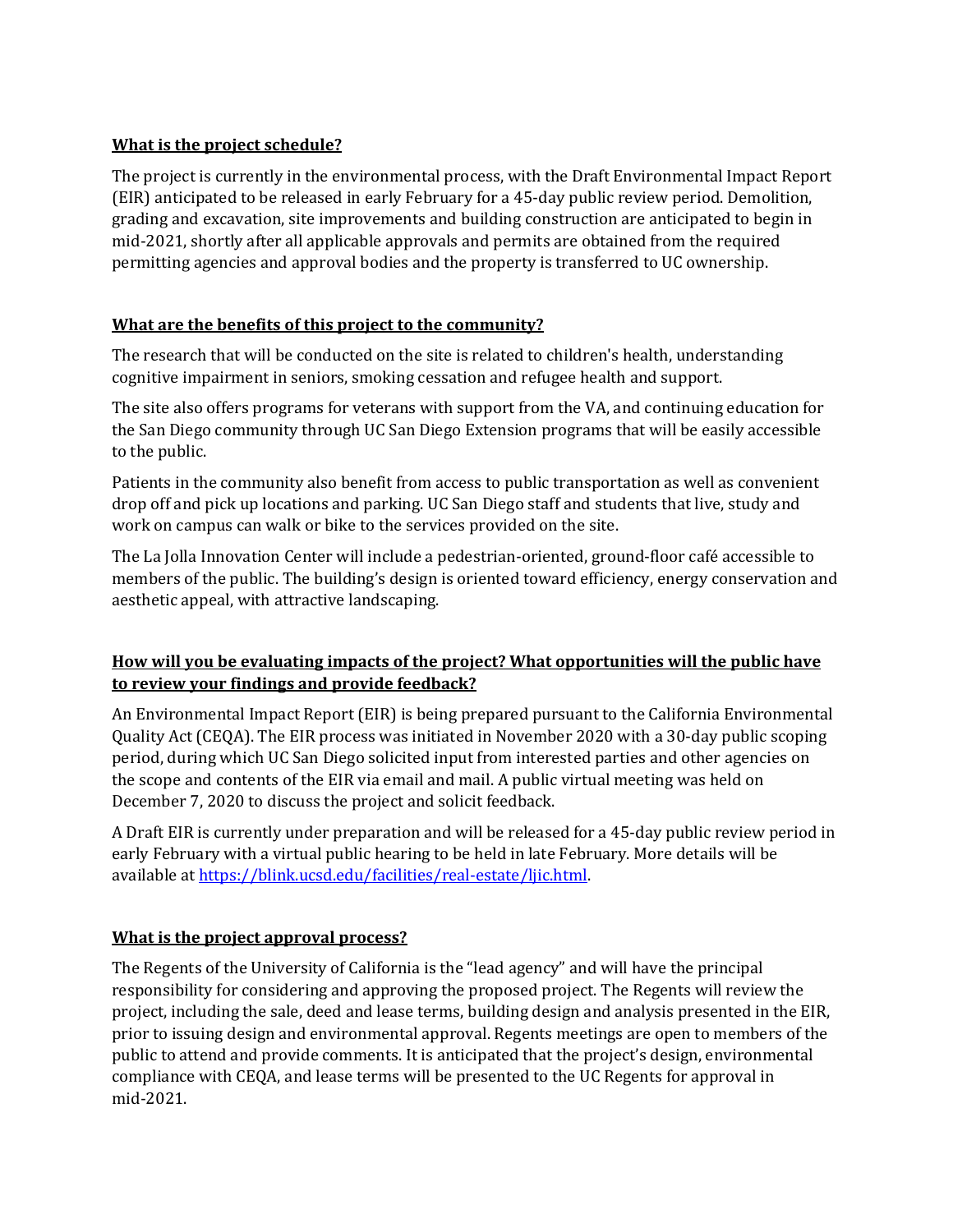# **Will there be any other chances for members of the community to learn more about the project?**

The university has established a [website,](https://blink.ucsd.edu/facilities/real-estate/ljic.html) which provides project information, an FAQ document, project presentations, and a place for members of the community to sign up to receive project updates and submit comments and questions.

#### **How will the project assess transportation considerations?**

The project will be assessed for transportation impacts in the project's Environmental Impact Report (EIR). Pursuant to CEQA, a vehicle miles traveled (VMT) analysis will be prepared for the project and included in the EIR. This type of analysis emphasizes reducing the number of trips and distances vehicles travel to and from the project. VMT analyses consider proximity to major transit stations, bicycle and pedestrian facilities, and mix of land uses and services available at the project or its surroundings, among other features that also reduce vehicular trips.

In addition, UC San Diego has already committed to funding and implementing the installation of adaptive traffic signal controls ("smart signals") along La Jolla Village Drive, from I-805 to North Torrey Pines Road, and continuing the entire length of North Torrey Pines Road. It is anticipated that these traffic signal upgrades will be in operation and improve local traffic flow before the La Jolla Innovation Center is ready for occupancy.

#### **How much traffic is the Light Rail Trolley (LRT) expected to alleviate when the UC San Diego Blue Line extension begins operation in late 2021?**

Approximately 60% of the university's faculty, staff and students use alternative transportation for their daily commute and are expected to increase use of alternative transportation by riding on the new trolley extension and means other than a single occupant vehicle.

SANDAG estimates that the three closest LRT stations to the project site (the VA Medical Center, the Pepper Canyon West Station, and the Nobel Drive Station) will have approximately 8,000 boardings (or 4,000 commuters) per day in 2030. The location of the project site in close proximity to these adjacent LRT stations will further alleviate traffic congestion on adjacent roadways.

#### **As a result of COVID and work changes anticipated, does UC San Diego still require as much office space, given flexible work arrangements and remote working practices?**

The departments that will occupy the new La Jolla Innovation Center conduct research, provide patient care, deliver academic instruction and interact directly with students. Their daily responsibilities cannot be performed remotely or by flexing office space, and they must be located in an office/educational setting adjacent to campus. The proposed facility also allows for the consolidation of existing space and use, thereby increasing efficiency of leased space.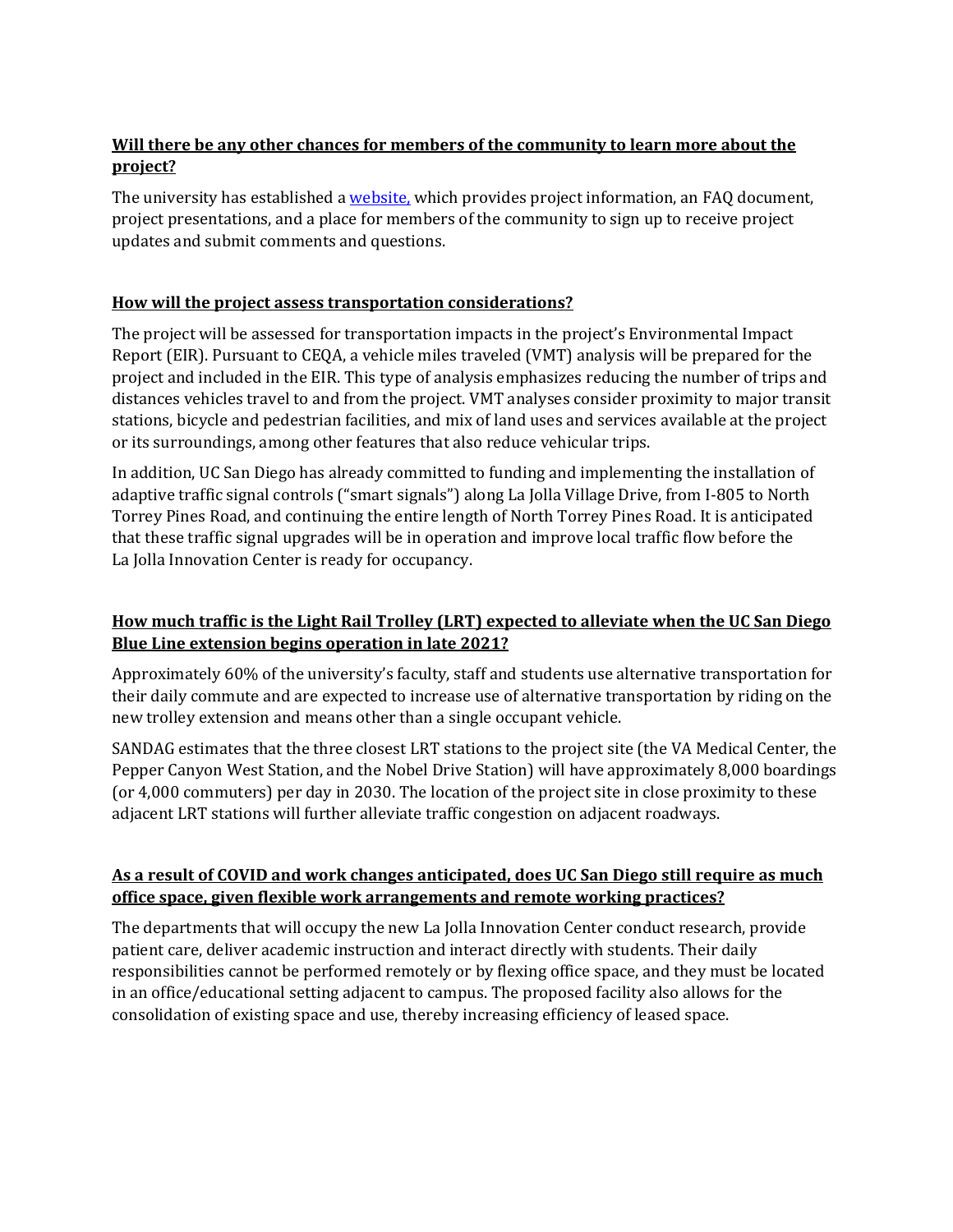# **Does the university plan to acquire available commercial and residential property adjacent to the campus?**

The university only considers acquiring property to advance and align with its strategic mission. When a property acquisition is of interest, the university engages in discussions with property owners, as was the case with the La Jolla Innovation Center. The location and the university's presence on the site for decades provided a unique opportunity. Partnering with private developers like GPI, allows the campus to take advantage of industry leading trends in environmental design and competitive financing.

# **With the exception of the UC San Diego Urgent Care facility, what is the plan for the existing buildings that are currently occupied by UC tenants on the larger 7-acre property once the UC tenants move to the proposed building?**

Upon construction completion, the university will relocate the majority of its user groups currently occupying the aging office buildings on the campus to the new office building. The new building's larger floor plate will provide the user groups with a significantly more efficient use of space, reducing the university's overall space needs and existing footprint. The remaining tenants whose needs for co-locating adjacent to campus are less critical will seek leased space elsewhere. It is expected that the existing buildings will continue to be leased to non-university tenants by the owner.

# **Does the 30-foot height limitation established in the Coastal Overlay Zone apply to the proposed project?**

Upon acquisition of the property, the project site would be under the ownership and use of the UC Regents and thus subject to UC land management policies, including those related to building height limits, setbacks and design. Occupants of the building would include UC San Diego Health Sciences, UC San Diego School of Medicine, and UC San Diego Extension which serve students, patients and the larger community.

The Environmental Impact Report will however analyze the compatibility of the project with the visual environment of the Coastal Overlay Zone, campus and surrounding area.

#### **Could more parking be located below grade to reduce the building height?**

The project reduced the overall building height by providing two levels of subterranean parking. which are the maximum levels below grade that are feasible due to layers of fill and major city utility lines and easements located beneath the property that make deeper excavation infeasible.

#### **Could the amount of parking associated with the project be reduced by tapping into parking resources on the La Jolla campus for its needs?**

The project is proposing a total of approximately 275 parking spaces, of which 69 will be accommodated in existing surface lots within the 7-acre complex, with the rest spread between the four levels of parking included as part of the project. The onsite parking ratio of 2.5 stalls per 1,000